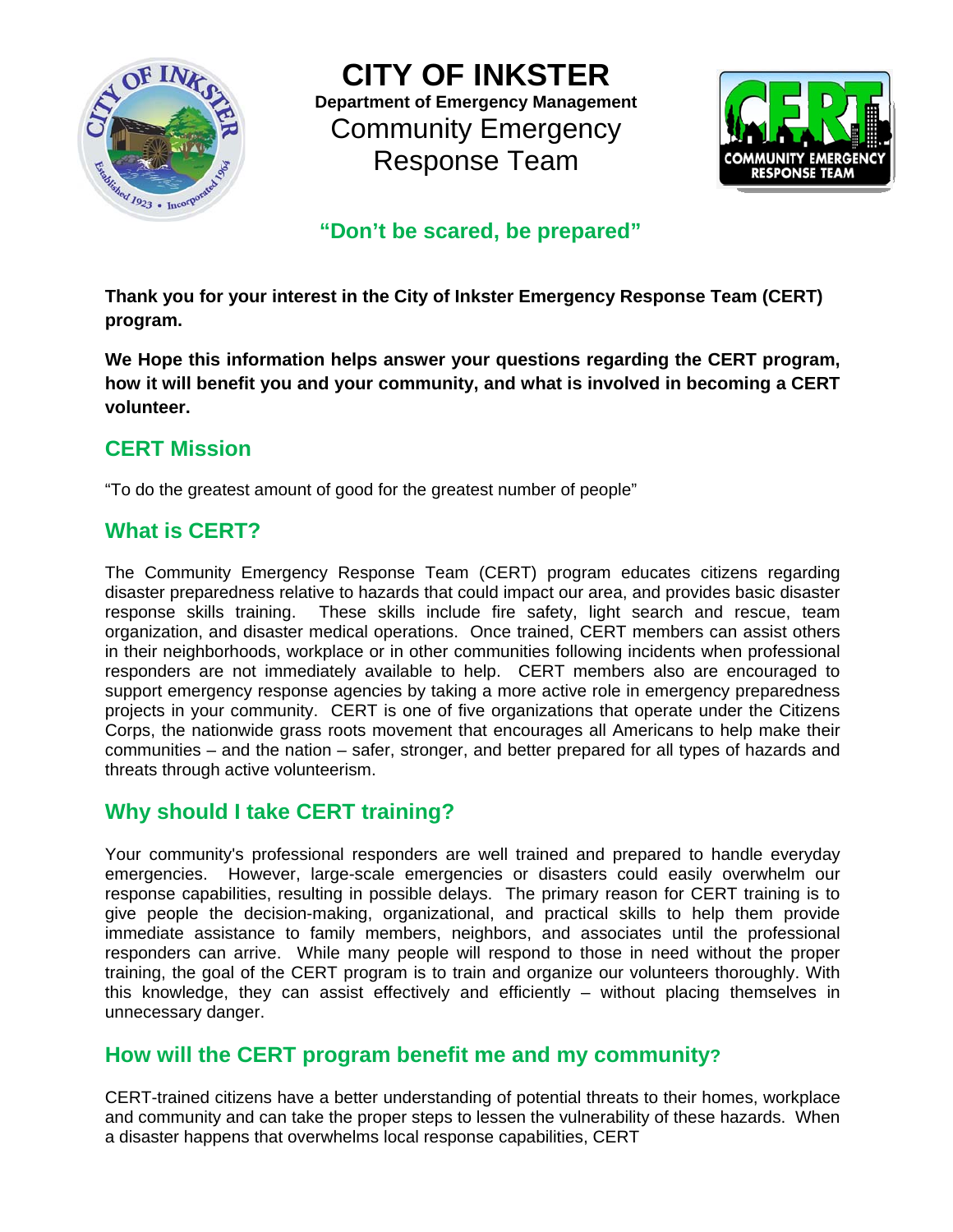Members can apply their training to give critical support to their families, neighbors or associates in the immediate area until help arrives. When help does arrive, CERT members provide useful information to responders and support their efforts, as directed at the disaster site. For example, one CERT success story comes from events during recent hurricanes that took place in Florida. Local CERT members, along with members who traveled in from all parts of the country assisted emergency management, fire department and police department personnel by helping with evacuations, handling donations, preparing food for first responders, answering phones and a host of other tasks to assist the professional responders. This is a great example of CERT members and emergency response personnel working together for the benefit of the community. CERT members can also volunteer to assist with non-emergency projects that benefit the community. CERT members have distributed disaster education materials, and provided services at civic events, such as festivals, parades, sporting events, and more.

#### **What kind of training is required to become a CERT volunteer?**

To become a CERT member, you need to complete the "core" CERT training program. Our training program will consist of approximately 30 hours. All sessions will be taught by trained emergency responders or trained instructors. During these sessions, you will learn basic emergency response techniques, including emergency medical/first aid, fire safety, search and rescue techniques, response to emergency incidents and more.

#### **Who can take CERT training?**

Naturals for the training program are participants of neighborhood watch programs, community organizations, communities of faith, school staff, workplace employees, scouting organization leaders and other group participants that come together regularly for a common purpose. Regardless of your background, you are welcome to participate if you are willing to "get involved" in your community.

#### **I have physical limitations. Can I still participate as a CERT volunteer?**

Absolutely! There are many tasks within a CERT program for citizens who want to be involved and help. Following a disaster, CERT members are needed for documentation, comforting others, logistics, etc. Non-disaster related team activities might include keeping databases, developing a Website, planning activities, logistics, helping with special events and organizing exercises and activities.

#### **Are there costs involved?**

There is no charge to register and attend the classes.

#### **Who should I contact for more information on the CERT program?**

The City of Inkster CERT program coordinator is Inkster Fire Chief Mark S. Hubanks @ 313- 563-9876.

#### **I'm interested. What do I do next?**

Just complete the attached application for Volunteer Participation form along with the Volunteer Agreement form and the Disclosure and Authorization for Background Investigation form and return them to the address listed.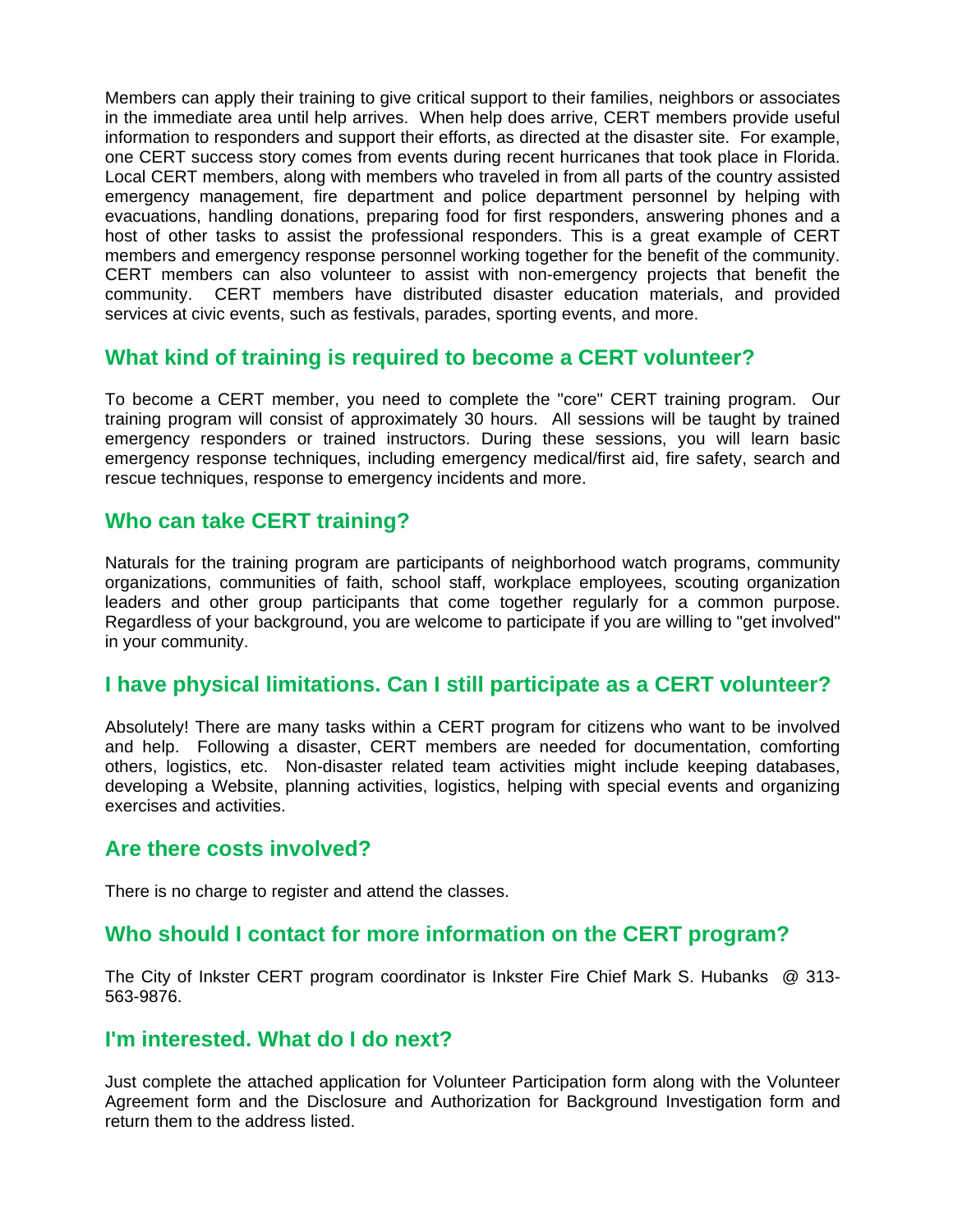# **Application for Volunteer Participation**

# **City of Inkster Community Emergency Response Team (CERT)**

| Complete and Return Form to:                                                                                 |  |  |  |  |
|--------------------------------------------------------------------------------------------------------------|--|--|--|--|
| City of Inkster<br>Attn: CERT<br>26215 Trowbridge<br>Inkster, MI 48141                                       |  |  |  |  |
|                                                                                                              |  |  |  |  |
|                                                                                                              |  |  |  |  |
|                                                                                                              |  |  |  |  |
| Telephone: Home: __________________________Work: _______________________Cell: ______________________         |  |  |  |  |
|                                                                                                              |  |  |  |  |
|                                                                                                              |  |  |  |  |
| Employed: Yes No Retired                                                                                     |  |  |  |  |
|                                                                                                              |  |  |  |  |
|                                                                                                              |  |  |  |  |
|                                                                                                              |  |  |  |  |
| Do you have any professional or prior volunteer experience in any of the following areas? (Describe briefly) |  |  |  |  |
|                                                                                                              |  |  |  |  |
|                                                                                                              |  |  |  |  |
|                                                                                                              |  |  |  |  |
|                                                                                                              |  |  |  |  |
|                                                                                                              |  |  |  |  |
|                                                                                                              |  |  |  |  |
|                                                                                                              |  |  |  |  |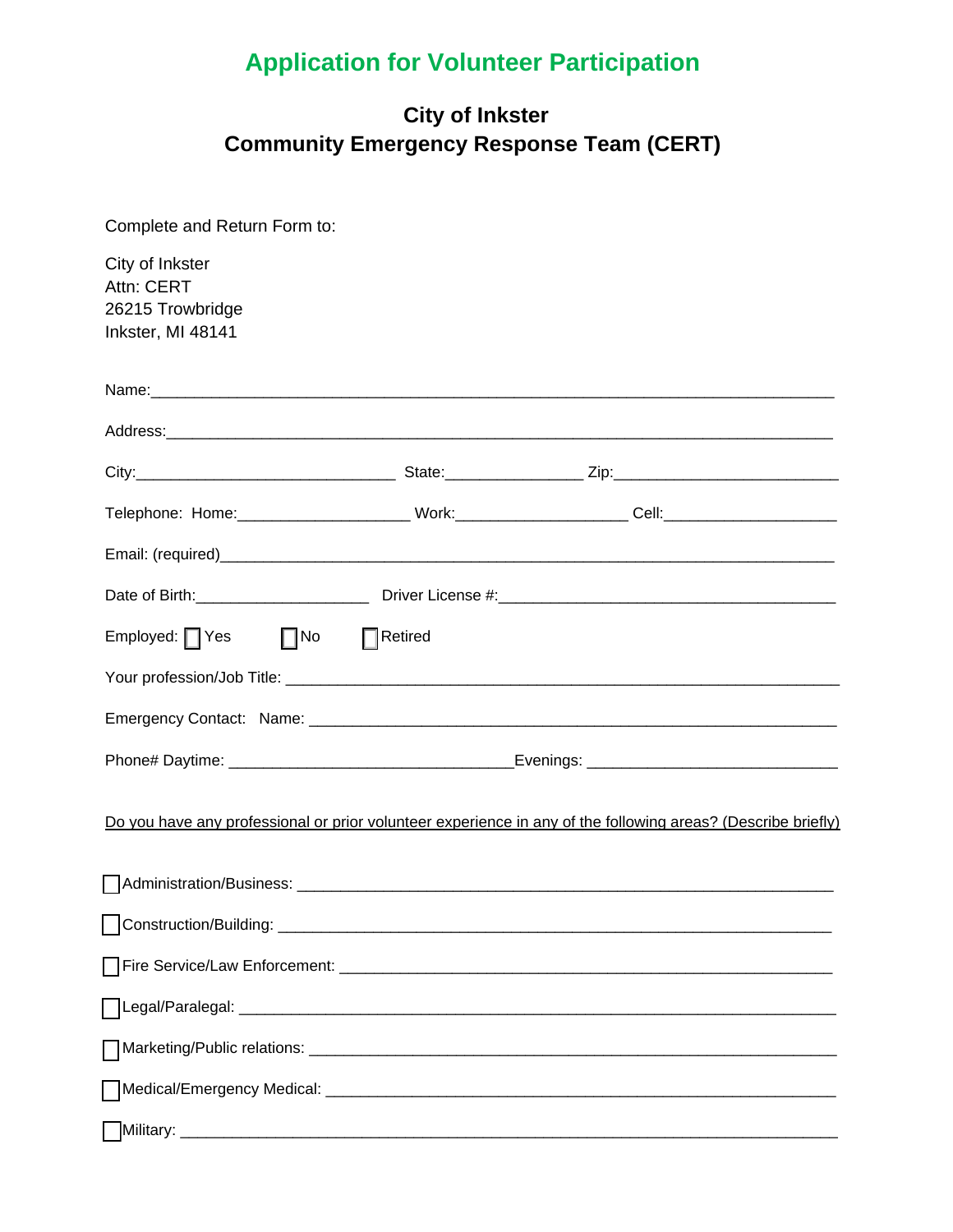|                                              | Do you have other training or expertise you could utilize as a CERT member? (Describe) |                                                                                                            |
|----------------------------------------------|----------------------------------------------------------------------------------------|------------------------------------------------------------------------------------------------------------|
|                                              |                                                                                        |                                                                                                            |
|                                              | What type(s) of work would you be interested in performing as a CERT member?           |                                                                                                            |
|                                              |                                                                                        |                                                                                                            |
|                                              | fully performing the physical responsibilities of a CERT member?                       | Do you have any health problems, disabilities or other circumstances that would prohibit or limit you from |
|                                              |                                                                                        |                                                                                                            |
|                                              | Typically, what day(s) of the week would you be most likely to serve?                  |                                                                                                            |
| Any day of the week                          | Weekdays (Mon-Fri)                                                                     | Weekends (Sat-Sun)                                                                                         |
| On the above days, I am typically available: |                                                                                        |                                                                                                            |
| Anytime                                      | Daytime Hours                                                                          | <b>Nighttime Hours</b>                                                                                     |
|                                              | offense will not necessarily eliminate you from consideration as a CERT member.        | Have you ever been arrested for a misdemeanor of felony? If so describe. Note: A conviction of an          |
|                                              |                                                                                        | Date:                                                                                                      |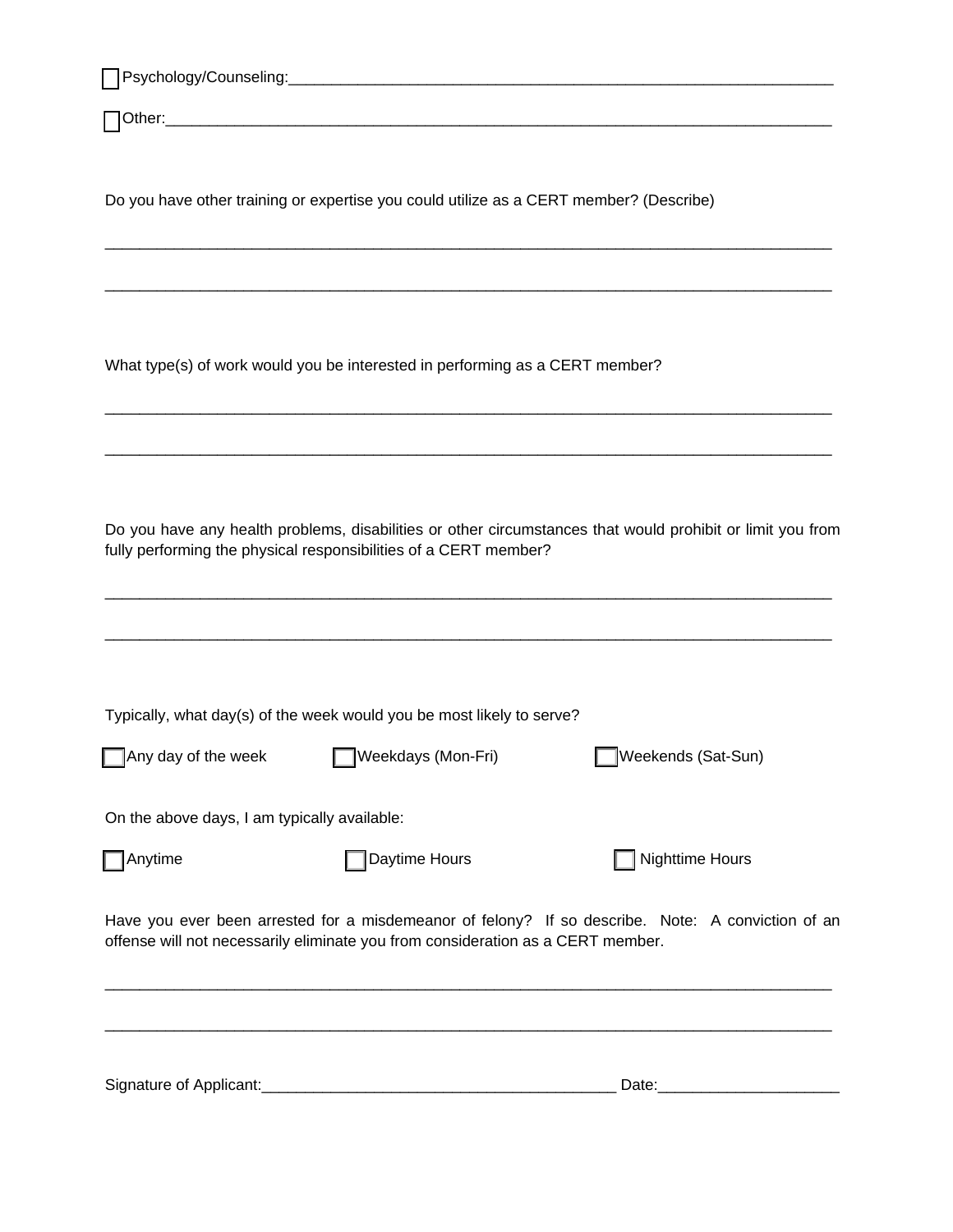# **Volunteer Agreement**

# **City of Inkster Community Emergency Response Team (CERT)**

I, \_\_\_\_\_\_\_\_\_\_\_\_\_\_\_\_\_\_\_\_\_\_\_\_\_\_\_\_\_\_\_\_\_\_\_\_\_\_\_\_\_\_\_\_\_\_\_\_\_, hereby request permission to participate in the City of Inkster Community Emergency Response Team (CERT) program. I understand that participating in both this training and actual incidents as required involve active physical activity, which includes a potential risk of personal injury and/or personal property damage. I make this request with the full knowledge of the possibility of personal injury and/or personal property damage.

- 1. I agree to hold the City of Inkster, their personnel and their agents and all elected*,*  appointed and volunteer employees harmless from any and all claims, actions, suits and / or injury that I may suffer and which may arise as a result of my participation in the CERT program.
- 2. I attest that I am in good health, and have no medical or physical limitations or other circumstances that would prohibit me from executing the duties of a CERT member. If I do have limitations, I have disclosed these to the CERT Training Coordinator.
- 3. I agree to follow the program rules established by the instructors, and to exercise reasonable care while participating in the CERT program. I understand that if I fail to follow the instructor's rules and regulations, or if I fail to exercise reasonable care, I can be administratively removed from the program. In addition to the rules set forth by the CERT program, I also agree to conform to all rules and regulations of the City of Inkster. I understand that I will begin service on a reciprocal trial basis.
- 4. I agree to participate in all required training. I understand that I will perform services and assistance only to the degree that has been covered through my training. I will not perform services or assistance beyond the extent of which I have received proper training.
- 5. I understand that a background investigation and driver's record review will be conducted, and that references may be requested and/or contacted. I will provide a list of references upon request by the City and authorize the City to contact any references provided. A successful background check/clearance is a prerequisite for program participation.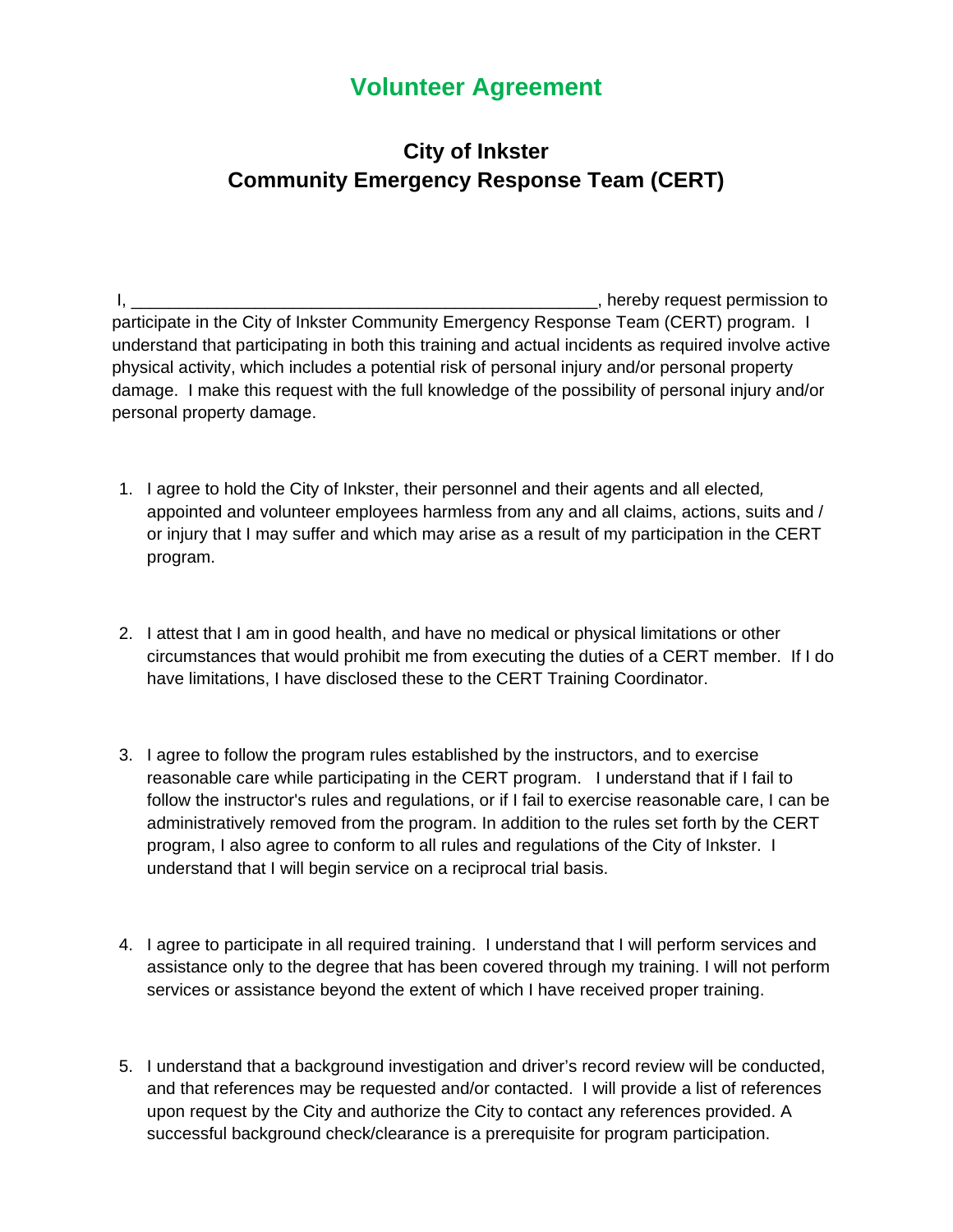- 6. I understand my volunteer service represents an important commitment and realize the City is depending on my services. If, for any reason I cannot keep this commitment, I will notify my CERT supervisor in advance as required by this program*.*
- 7. I agree and understand that any work I perform within the scope of this agreement will be provided on a voluntary basis and that I do not expect nor will accept payment or *any*  compensation for performing any work. I also understand that a volunteer position does not constitute any employee – employer relationship with the City of Inkster, and that I serve as the discretion of the City Manager or designee (Fire Chief).
- 8. If I am currently a City employee, I know that any volunteer work to be performed is outside of my regular job classification, and is separate from any paid work responsibility/compensation.
- 9. I agree not to divulge any information regarding persons who are receiving services or other assistance from the City or otherwise involved in my volunteer services. I recognize that unauthorized release of confidential information may subject me to legal action.
- 10. I understand that I am fully responsible for maintaining my own personal records of time volunteered to the City for the purposes of internships, community service, certifications, etc., and is subject to my CERT supervisor's verification. At the end of my volunteer service, I can request a letter documenting hours donated, and I understand that the City will maintain no permanent record of this time.
- 11. I understand that I am may be covered under the City of Inkster's Workers' Compensation insurance in the event of an injury from rendering a volunteer service. I understand that as a volunteer, I do have limited coverage for bodily injury through the City's liability carrier when acting within the scope of my official duties as a City of Inkster CERT member. I agree to report any volunteer-related injury or incident to my CERT supervisor immediately.
- 12. I understand the City has a zero-tolerance policy against any type of harassment or discrimination, and agree to comply with this policy.
- 13. I understand that the City has a zero-tolerance policy against any type of violence, threat or intimidation, implied or actual, in the workplace, and agree to comply with this policy.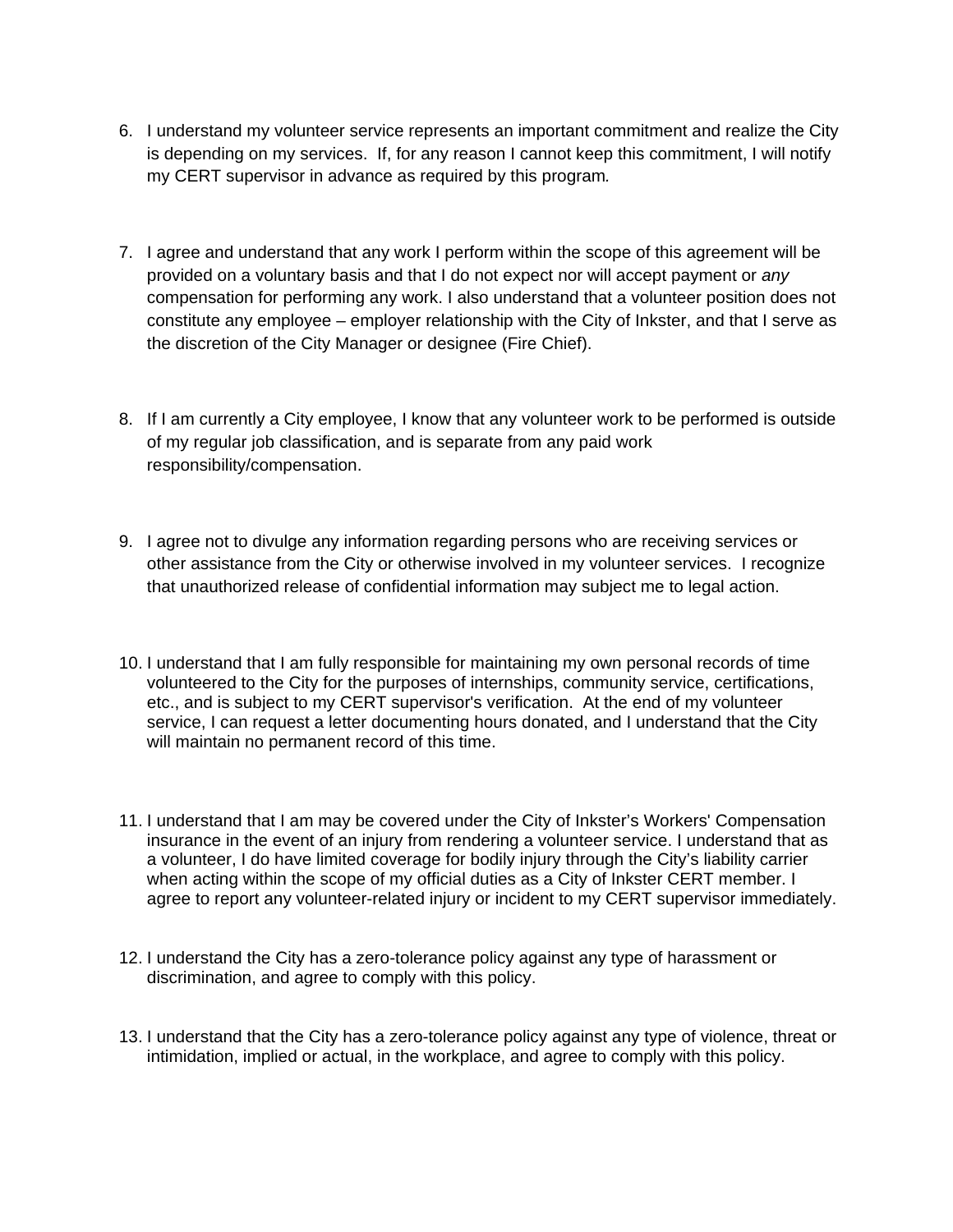- 14. I understand that the City has a zero-tolerance policy against any use of, or being under the influence of, illegal drugs or alcohol in the workplace and/or while performing my duties, and agree to comply with this policy.
- 15. I understand that the City has a zero-tolerance policy against carrying, or use of any type of weapon or firearm by individuals other than active members of the City of Inkster Police Department and its Police reserves while executing the duties of a CERT member, and agree to comply with this policy.
- 16. I understand that the City is not responsible for loss or damage to personal belongings or personal vehicles.
- 17. I understand that if I am under the age of eighteen (18) years, my parent or legal guardian will also register and participate in this class, and will personally supervise my participation in all future CERT activities (until I reach the age of eighteen (18).
- 18. I understand that I am responsible for the reasonable care and maintenance of any CERT related equipment issued to me by the City to and ensure its proper working order. This includes, but is not limited to, regular replacement batteries in equipment. I understand that the issued equipment/gear is owned by the City of Inkster, and will be returned to the City should my status as a CERT member terminate or upon the request of the Fire Chief. I understand that I am responsible for replacement costs of the equipment/gear if I terminate and fail to return the issued equipment/gear. By executing this release, I certify that I have read this release in its entirety, understand all of its terms and have had any questions regarding the release or its effect satisfactorily answered. I also certify that I have disclosed any and all known medical and physical limitations fully. I sign this release freely and voluntarily.

\_\_\_\_\_\_\_\_\_\_\_\_\_\_\_\_\_\_\_\_\_\_\_\_\_\_\_\_\_\_\_\_\_\_\_\_\_\_ \_\_\_\_\_\_\_\_\_\_\_\_\_\_\_\_\_\_\_\_\_\_\_\_\_\_\_\_\_\_\_ Signature Date Date Date

\_\_\_\_\_\_\_\_\_\_\_\_\_\_\_\_\_\_\_\_\_\_\_\_\_\_\_\_\_\_\_\_\_\_\_\_\_\_ Printed Name

\_\_\_\_\_\_\_\_\_\_\_\_\_\_\_\_\_\_\_\_\_\_\_\_\_\_\_\_\_\_\_\_\_\_\_\_\_\_ \_\_\_\_\_\_\_\_\_\_\_\_\_\_\_\_\_\_\_\_\_\_\_\_\_\_\_\_ witness and the contract of the contract of the Date of the Date